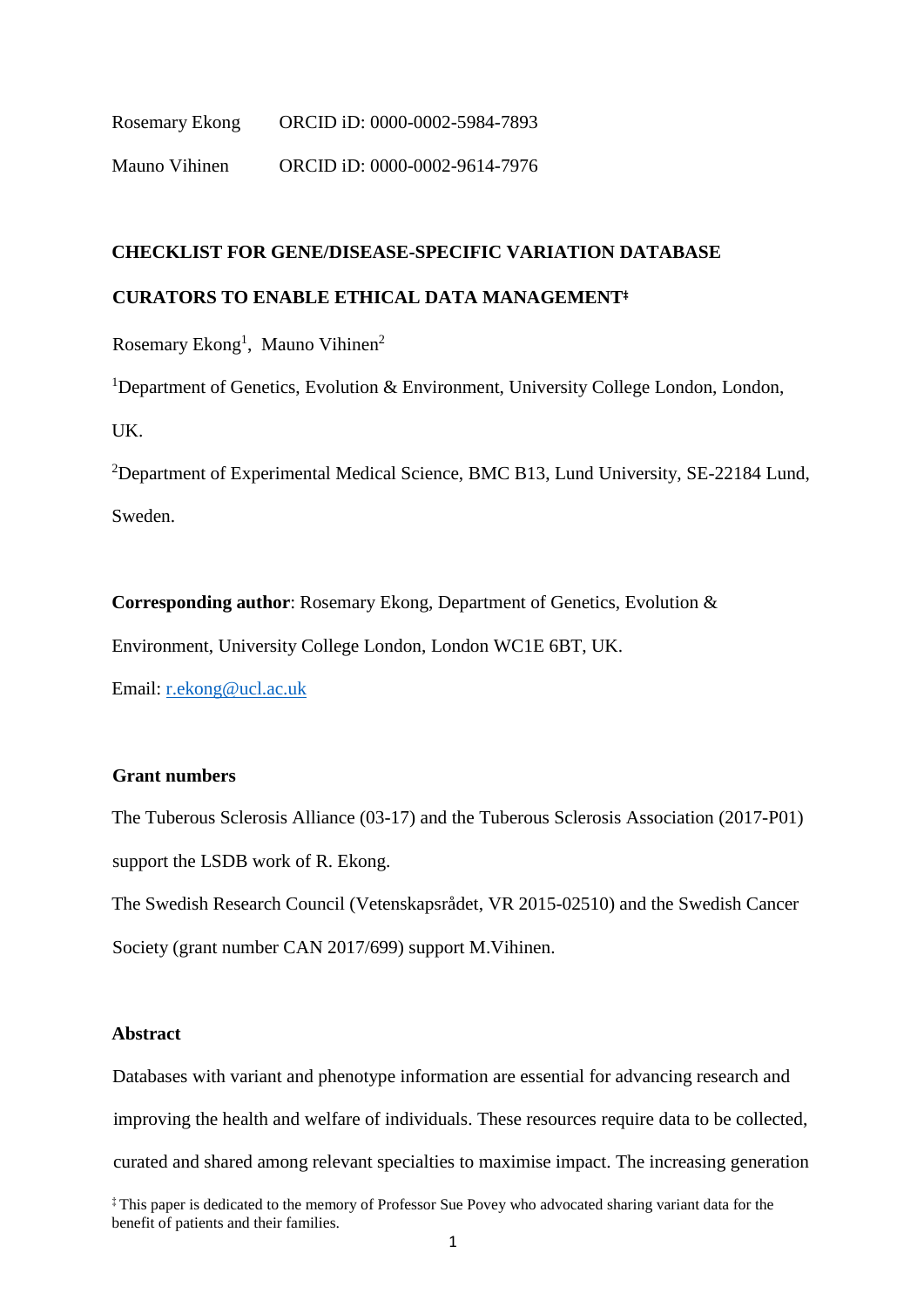of data which must be shared both nationally and globally for maximal effect presents important ethical and privacy concerns. Database curators need to ensure that their work conform to acceptable ethical standards. A Working Group of the Human Variome Project had the task of updating and streamlining ethical guidelines for locus-specific/gene variant database curators. In this article, we present practical and achievable steps which should assist database curators in carrying out their responsibilities within acceptable ethical norms.

**Key words**: Practical checklist, database curators, genetic variation databases, data collection, data curation, sharing variant data, ethical data management

#### **Introduction**

We are now in an era where the genetic basis of clinical conditions is sought for targeted clinical care and research, especially where the gene(s) involved have been identified. Analysis of several genes at once or the entire human genome have generated huge amounts of genetic data which need to be carefully assessed to determine their involvement in a patient's phenotype. There are now several publicly available, web-based, locus-specific variation databases (LSDBs) or gene variant databases (GVDBs) (e.g.

[https://databases.lovd.nl/shared/genes\)](https://databases.lovd.nl/shared/genes). These databases can only be helpful as guides for both clinical and research purposes if they hold useful information. In addition, sharing data assists with patient care, as well as advancing research. However, collecting and sharing data require database curators to operate within national and international standards to ensure the confidentiality of patients and family members (Takashima et al., 2018) is not breached.

Guidelines were published in 2010 (Povey et al., 2010) to help curators of web-based LSDBs or GVDBs to make information within their databases accessible where these can be used for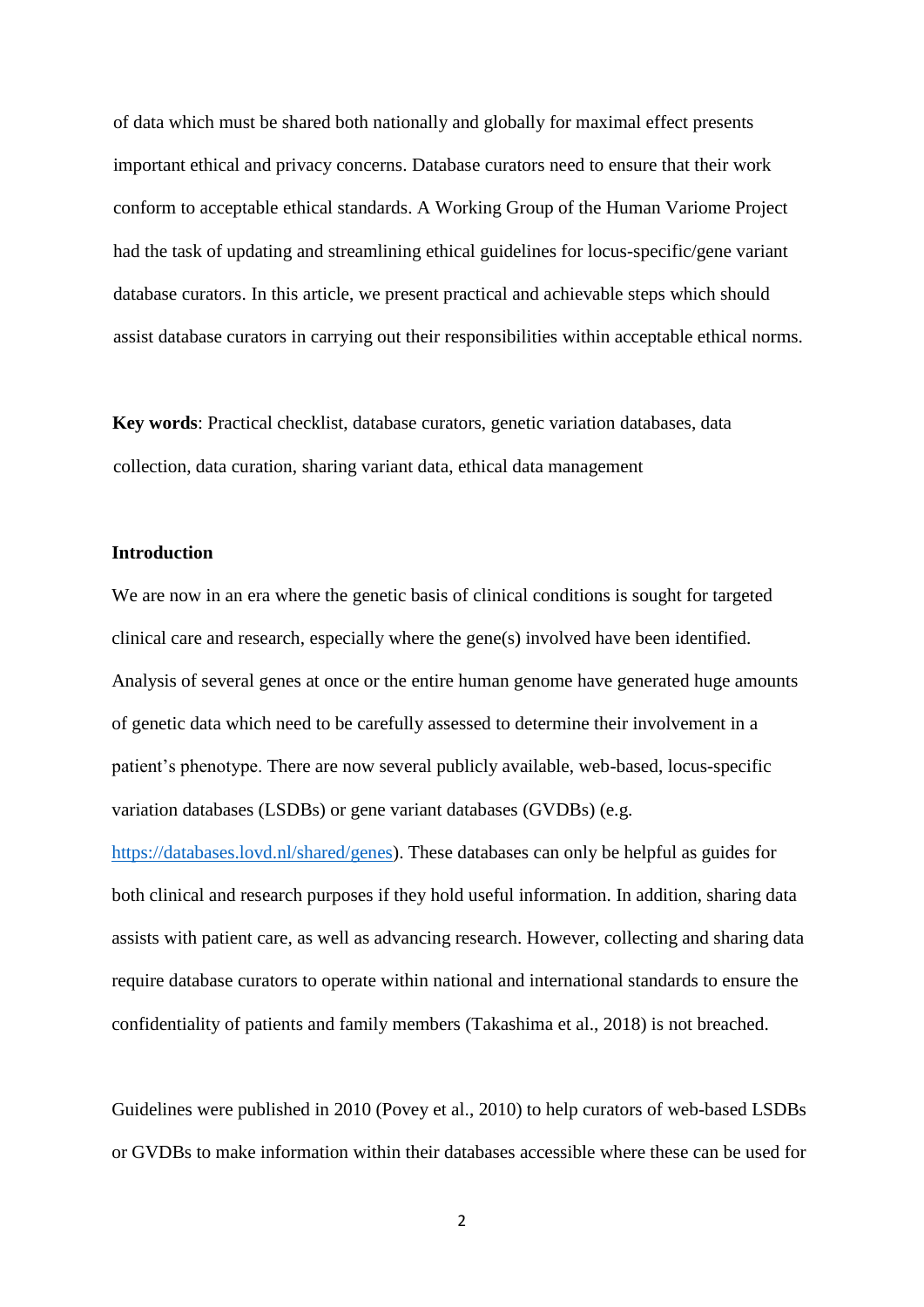clinical and research purposes, while safeguarding the confidentiality and privacy of individuals. With increasing interest in the curation of variant and phenotype information, several curators raised concerns at the 2014 Biennial Meeting of the Human Variome Project (HVP, [http://www.humanvariomeproject.org/\)](http://www.humanvariomeproject.org/), about the application of existing guidelines. Curators indicated that they found some of the existing guidelines difficult to follow in practice, e.g. "Limit links to other LSDBs" when some diseases have two genes involved and linking variants found in both genes enables the interpretation of results. In response to this, an HVP working group was established to develop "A checklist of actions and processes related to the ethical management of data in a genetic variation database that curators of gene/disease specific databases should consider when establishing and curating their database". Although this checklist was primarily intended for curators of web-based LSDBs or GVDBs, extended consultation showed that its content is relevant to others in related areas, including national/population variation databases and biobanks. Therefore, we encourage the adoption of this Checklist by other database curators with publicly accessible data, where it is judged to be applicable. As new developments emerge, it is envisaged that this Checklist will be adapted to accommodate any relevant changes.

The purpose of the Checklist is to provide "practical steps" to enable LSDB and GVDB curators to collect and share data in a manner that ensures and promotes acceptable ethical standards. Not only should the work of curators meet international requirements, but individual database curators should be aware of, and act within, relevant local and national regulatory frameworks that govern their operations when sharing data both nationally and internationally. Requirements may vary in different countries (Ludvigsson et al., 2015; Stoeklé et al., 2019) or cultures (Al Aqeel, 2007), and this might require aspects of the

3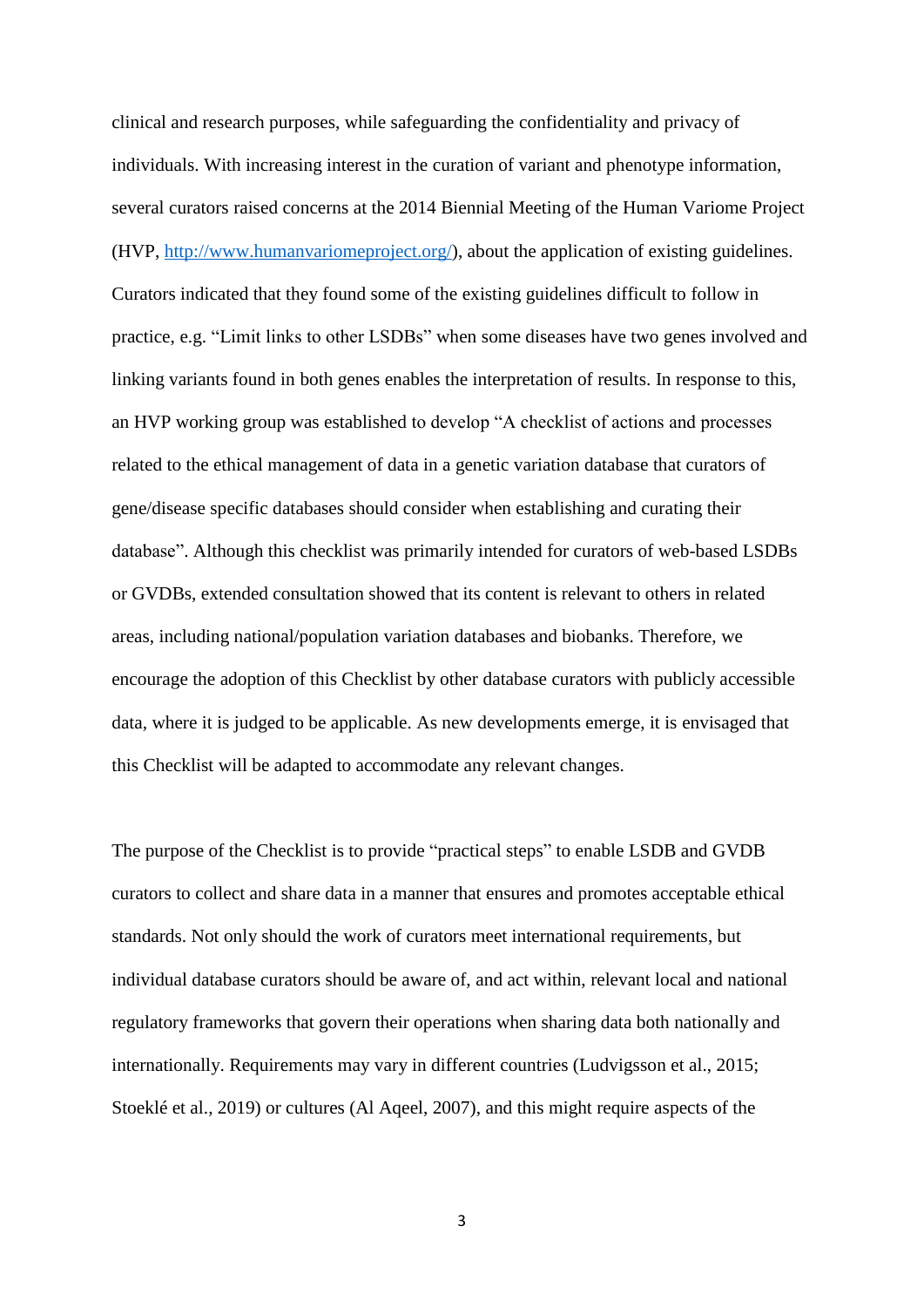Checklist to be modified for implementation. On the other hand, the Checklist could present an opportunity to improve requirements where this had not been updated.

#### **Survey of Curators and Other Material**

As a first step, a survey of curators was conducted to gain a better understanding of current practices and to determine the extent to which the existing guidelines (Povey et al., 2010) had been implemented. The Checklist below considers the results of this survey, as well as the views of experts in database curation from within HVP, members of HVP's various councils and committees, and inputs from the broader HVP membership. In addition, some of the 'practical' guidelines in Povey et al. (2010) have been retained and information previously published in other articles have also been included (Celli, Dalgleish, Vihinen, Taschner & den Dunnen, 2012; Vihinen, den Dunnen, Dalgleish & Cotton, 2012; Mascalzoni et al., 2015).

In implementing this Checklist, it is important that gene/disease database curators also refer to relevant international, national and regional documents. Some useful resources include: (1) "Ethical and Privacy Principles in relation to Responsible Sharing of Genomic and Health Related Data" produced by the International Society for Gastrointestinal Hereditary Tumours (InSiGHT) (Appendix 1);

(2) A broader "Framework for Responsible Sharing of Genomic and Health-related Data" (Version 10, Sept 2014) by the Global Alliance for Genomics and Health (GA4GH) (Knoppers, 2014), also available at [https://www.ga4gh.org/ga4ghtoolkit/regulatoryandethics/framework-for-responsible](https://www.ga4gh.org/ga4ghtoolkit/regulatoryandethics/framework-for-responsible-sharing-genomic-and-health-related-data/)[sharing-genomic-and-health-related-data/;](https://www.ga4gh.org/ga4ghtoolkit/regulatoryandethics/framework-for-responsible-sharing-genomic-and-health-related-data/)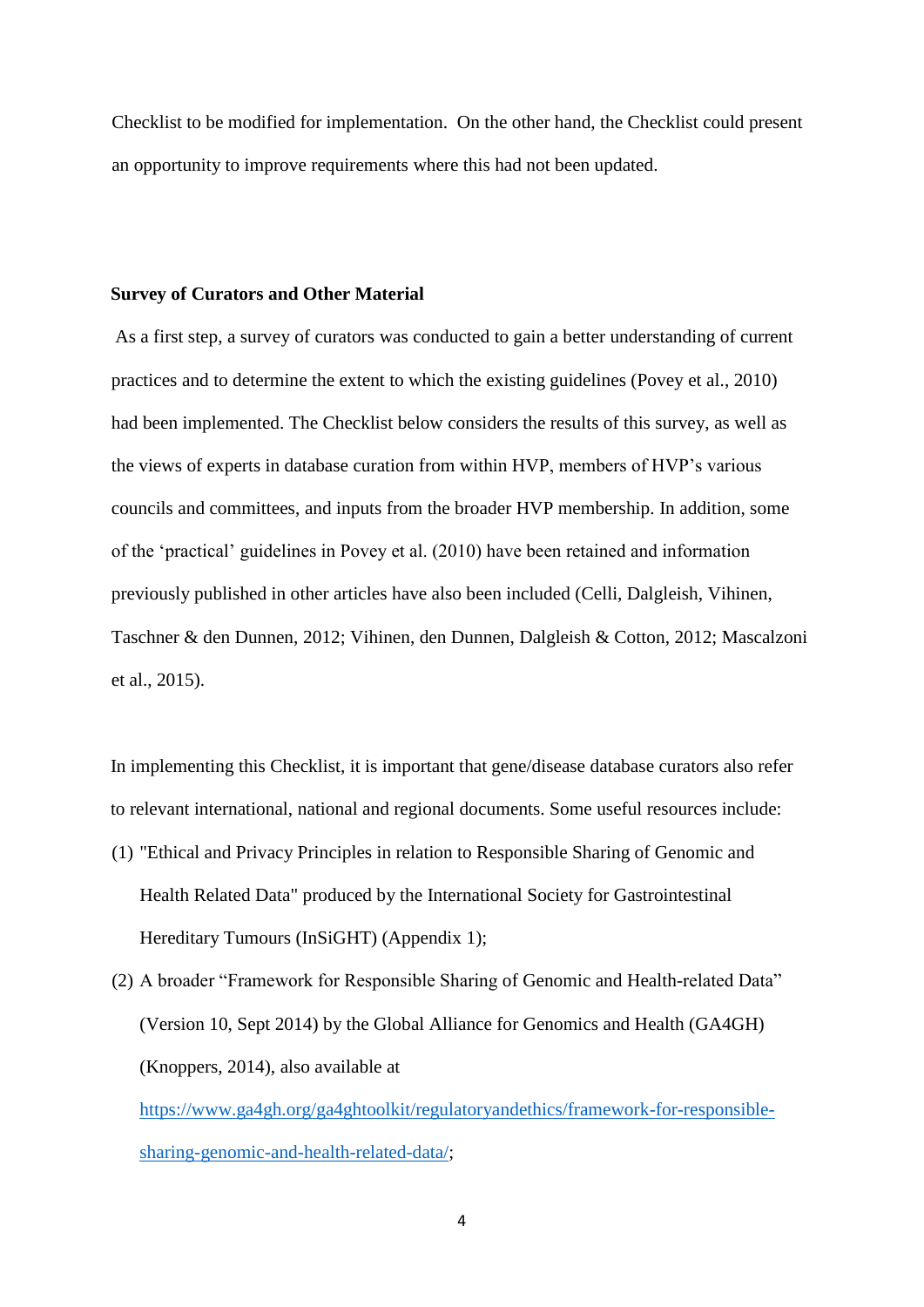- (3) The "WMA Declaration of Taipei on Ethical Considerations regarding Health Databases and Biobanks" (World Medical Association, 2016), which covers additional ethical principles for the collection, storage and use of identifiable data will be relevant for curators with access to confidential/sensitive data.
- (4) The EU General Data Protection Regulation 2016/679 (GDPR) (2016) which came into effect on 25 May 2018.

### **Terms and Definitions**

For clarity and consistency several terms used in the Checklist are defined below.

#### **Coded data**

Coded data refers to data that have undergone pseudonymisation as defined in Article 4(5) of the EU General Data Protection Regulation 2016/679 (GDPR) (2016) which came into effect on 25 May 2018.

#### **Pseudonymisation**

This means the processing of personal data in such a manner that the personal data can no longer be attributed to a specific data subject without the use of additional information, provided that such additional information is kept separately and is subject to technical and organisational measures to ensure that the personal data are not attributed to an identified or identifiable natural person". GDPR document is available at [http://ec.europa.eu/justice/data](http://ec.europa.eu/justice/data-protection/reform/files/regulation_oj_en.pdf)[protection/reform/files/regulation\\_oj\\_en.pdf.](http://ec.europa.eu/justice/data-protection/reform/files/regulation_oj_en.pdf) A coded ID permits re-identification by the submitter.

A simplified definition can be found in the GA4GH Data Sharing Lexicon (Global Alliance for Genomics and Health, 2016) where 'pseudonymisation or coding' is defined as "The act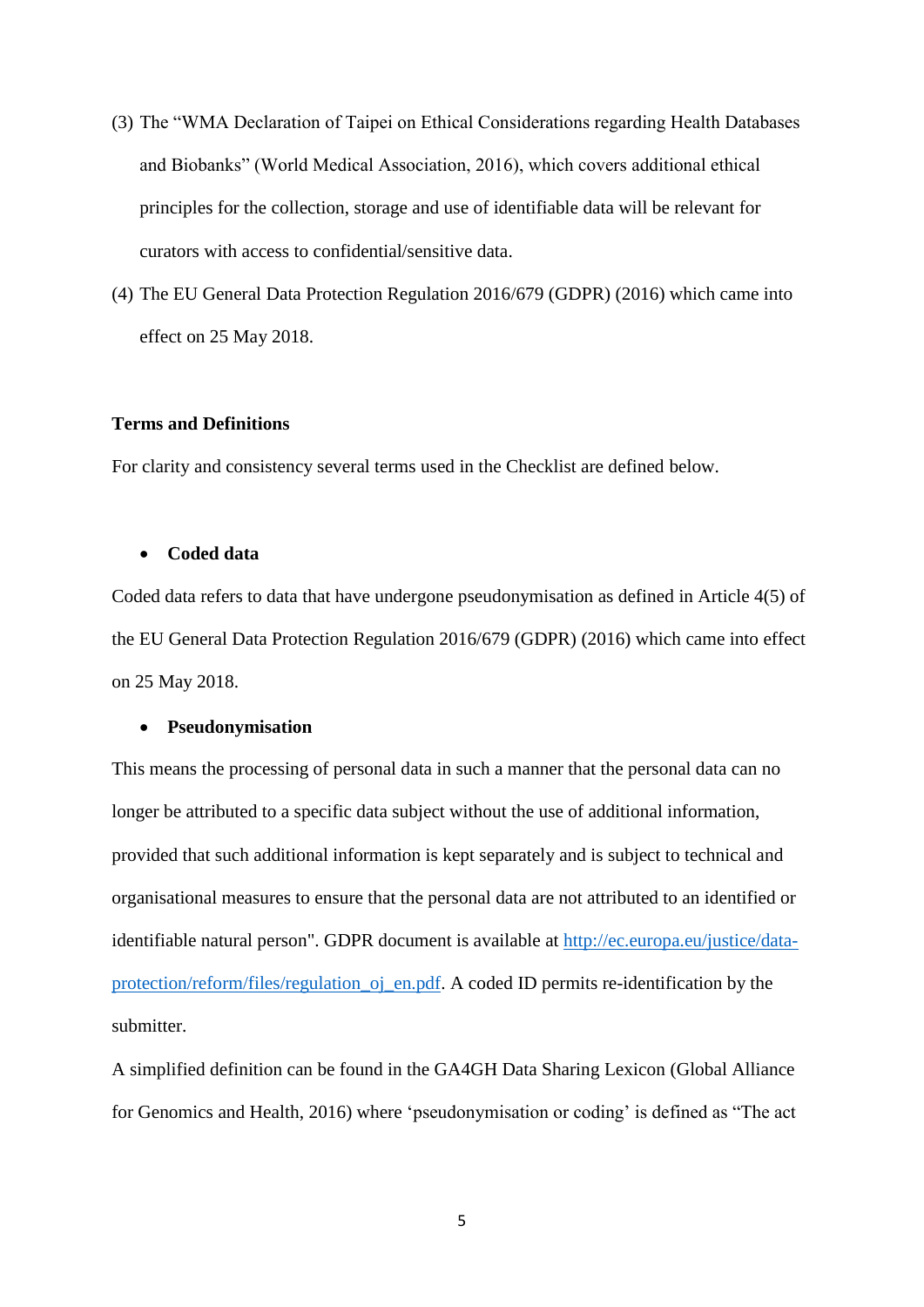of replacing an identifier with a code for the purpose of avoiding direct identification of the participant, except by persons holding the key linking the code and identifier".

#### **Database curator**

Database curator, as used here, refers to a person or persons who is/are "…responsible for assuring the quality, integrity, and access arrangements of data and metadata in a manner that is consistent with applicable law, institutional policy, and individual permissions" (Global Alliance for Genomics and Health, 2016). The activities of a database curator include data extraction, integration, presentation, publication, management, monitoring and reducing redundant information, thereby resulting in up-to-date information that is as accurate as possible. A Curator also oversees who has access to the information and under what circumstances. In HVP terminology, the database curator is responsible for ensuring that the database policy is kept current and useful. Some organizations use the term 'data steward' (e.g. Global Alliance for Genomics and Health, 2016) to equate with database curator, but this term is not widely used.

#### **Personal data or Identifiable data**

The Checklist adopts the definition in Article 4(1) of the EU General Data Protection Regulation 2016/679 (2016) that defines 'personal data' as "any information relating to an identified or identifiable natural person ('data subject'); an identifiable natural person is one who can be identified, directly or indirectly, in particular by reference to an identifier such as a name, an identification number, location data, an online identifier or to one or more factors specific to the physical, physiological, genetic, mental, economic, cultural or social identity of that natural person"; and in alignment with the GA4GH Data Sharing Lexicon (Global

6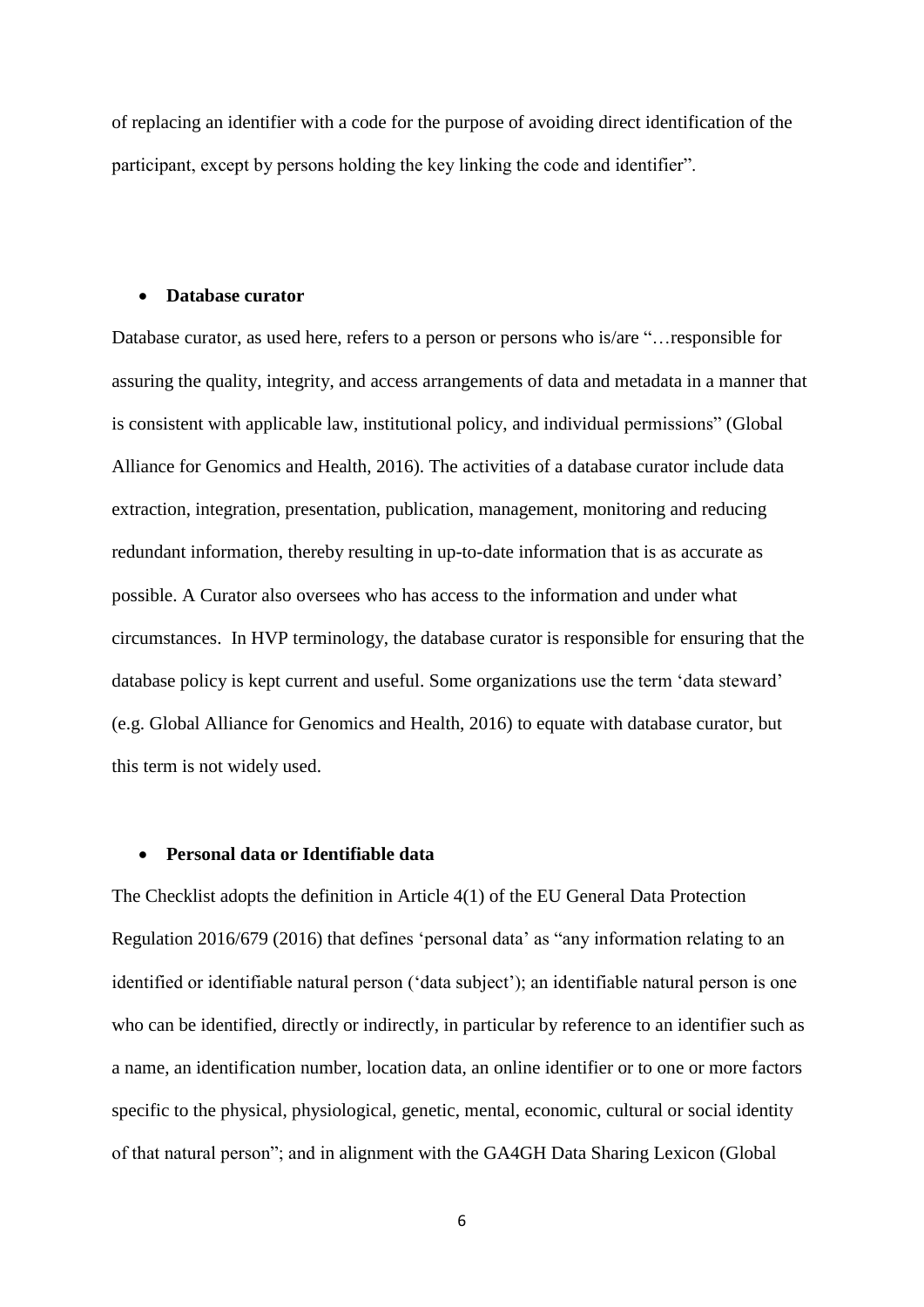Alliance for Genomics and Health, 2016), personal/identifiable data refers to "data that alone or in combination with other data may reasonably be expected to identify an individual".

### **Personal data breach**

This is defined in Article 4(12) of the EU General Data Protection Regulation 2016/679 (2016) as "a breach of security leading to the accidental or unlawful destruction, loss, alteration, unauthorised disclosure of, or access to, personal data transmitted, stored or otherwise processed".

#### **Details of the Checklist**

**Define the purpose of the database**: This should include the scope and type of information in database. Further information can be found in Povey et al., (2010).

**Define the database policy:** In accordance with the agreed purpose of a curator's database, database policy governing data collection, display, access, variant interpretation and classification, and corrections should be defined. The policy should also include clauses on data correction and withdrawal/erasure. Examples of database policies are in Vihinen et al., 2012 (also Appendix 2) and Knoppers, 2014 (GA4GH Proposed Policy Template). The database policy should also include information suitable for patients with limited technical knowledge who may wish to submit their data.

**Attribution:** Time constraint is one of the reasons large amounts of data remain unpublished and are held by individuals, research groups or clinical and commercial laboratories. To ensure such data contribute to advances in science and medicine, it is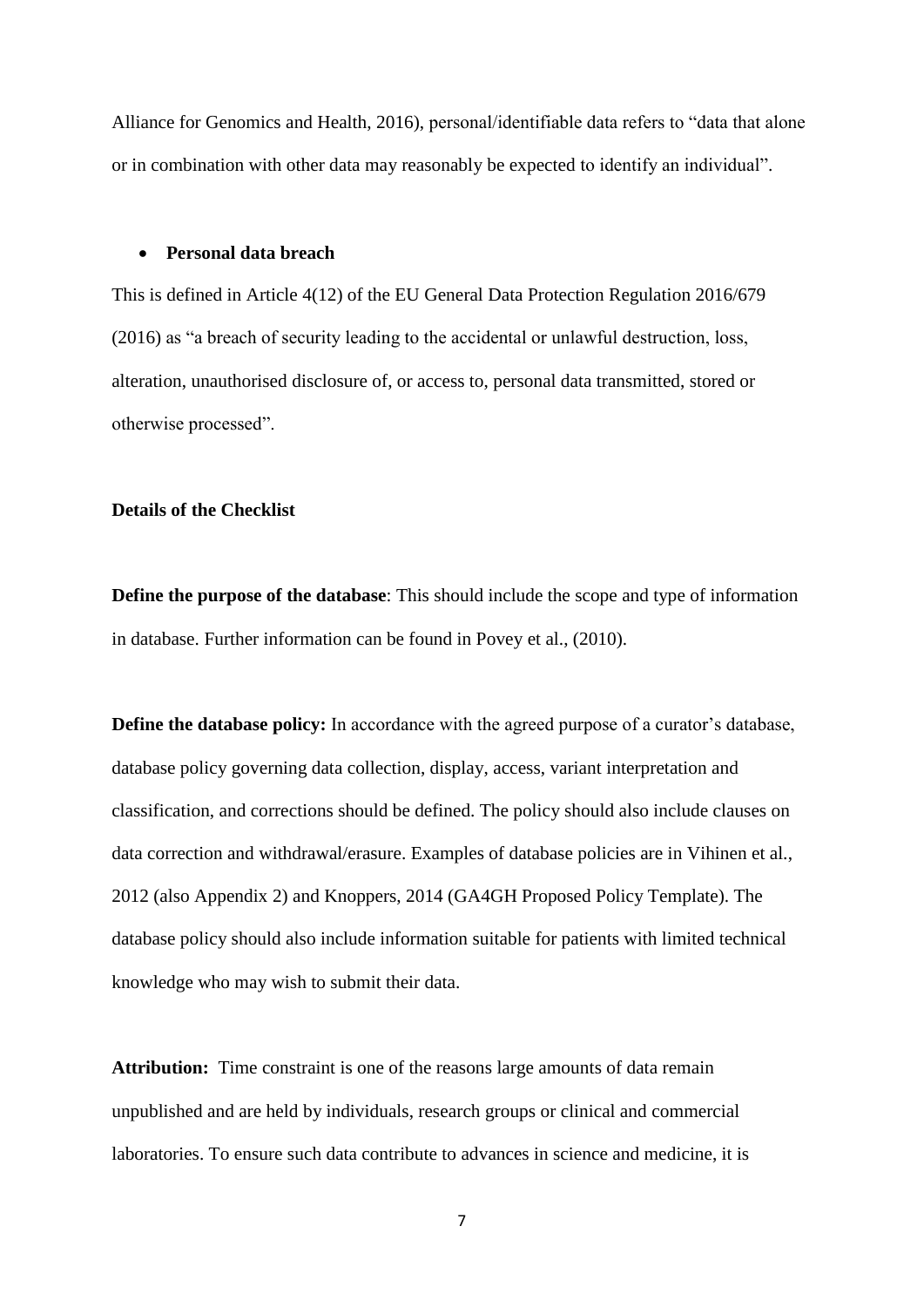important to get them into a single curated resource (widely accessible databases) where they can contribute towards discoveries (Ekong et al., 2016) that would otherwise not have been possible at the time.

- In recognition for the submission of unpublished data, submitter names should be listed along with their data (unless not permitted by database regulations). This form of microattribution (Patrinos et al., 2012) has been demonstrated by Giardine et al., (2011).
- Where local database regulations do not permit listing submitter names, consider offering co-authorship to submitters where their data are used in publications authored by curators, and the submitters have made significant scientific contributions. What constitutes 'significant contribution' can be found in the document published by the ICMJE (International Committee of Medical Journal Editors, 2017).
- If the options in the first two points are not possible, acknowledge submitters in publications.

**Establish an Oversight Committee (OC):** In the curation of unpublished data practical ethical questions can arise. Therefore, it is necessary to have an independent body (the Oversight Committee) where the curator(s) can direct questions to be discussed and addressed, including requests for large scale access. This is essential where unpublished data is accepted into databases but may not be necessary where all data come exclusively from publications. The OC should be independent of the curation and funding of the database that they oversee. It should be noted that an Oversight Committee differs from Ethics Committees (e.g. Institutional Review Boards (IRBs), Independent Ethics Committees (IECs) and Research Ethics Committees (RECs)) that are charged with ensuring high standards in the ethical conduct of research involving human subjects.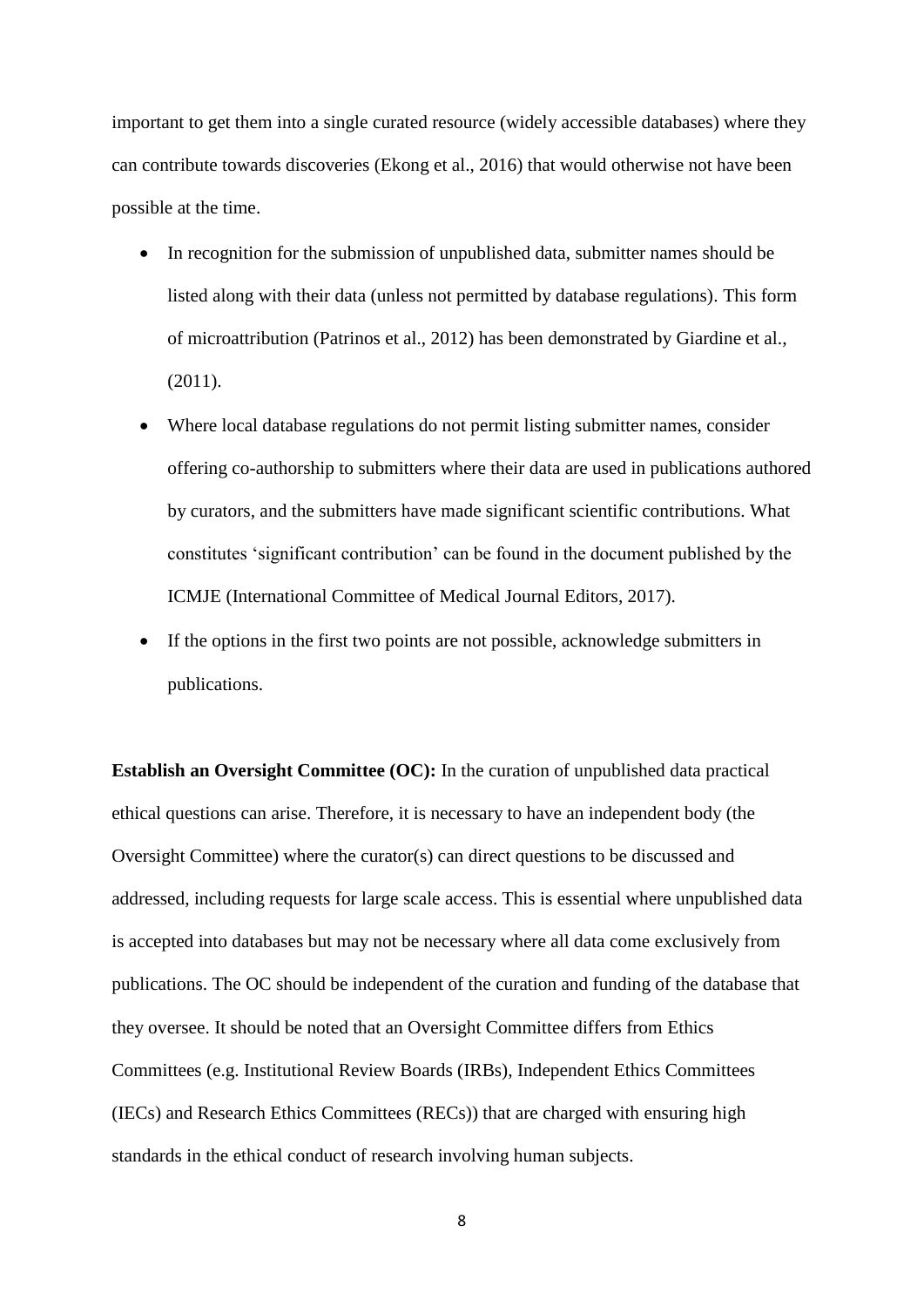- The purpose of the Oversight Committee is:
	- o To act as an independent forum for the consideration of practical ethical issues arising in the day-to-day work of the database;
	- o To consider any other matters relating to sharing of unpublished data submitted to the database, in line with local regulations/requirements and recommendations in the field.
- Guidance on the composition of Oversight Committee
	- o Members of the OC should be independent of the curation and funding of the database they have oversight of, but knowledgeable about the condition and represent the different groups involved, e.g. clinicians, researchers, database curators and lay persons from patient groups.
	- o At least one member of the OC should have ethics training.

**Data collection:** This includes both published and unpublished data.

Published data: Privacy concerns discussed in this article do not apply to data obtained from publications.

### Consented unpublished data

- Submitters should be informed of their responsibility to ensure that valid consent has been obtained and that only coded patient IDs are submitted. Coded IDs allow submitters to respond to queries from the curator or to update new information about a specific case.
- Note that completely anonymising patient IDs makes it virtually impossible to update valuable information that subsequently becomes available, either by the submitter or curator.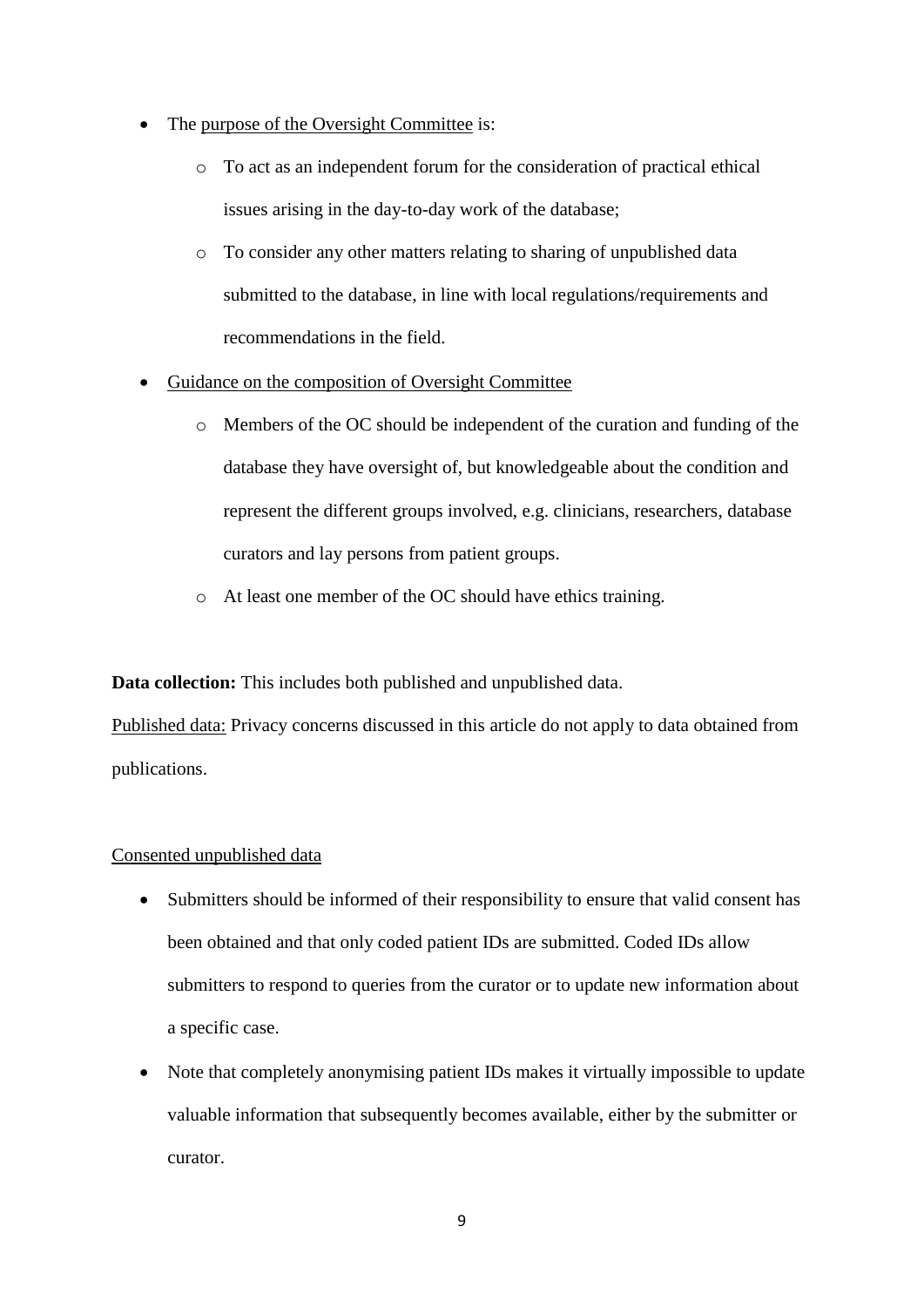Ensure coded IDs are used for submissions that are not linked to any publicly available source, e.g. data from diagnostic labs (health service labs and commercial sources), clinics/clinicians and sometimes from patients.

#### **Curation of unpublished data with consent**

Unpublished data**:** This may be received as a query or submitted for inclusion in the database. For example, this data may come from a clinician, genetic counsellor, diagnostic laboratories, patient or researcher.

- If the data is from a query, it is important to inform the enquirer that the variant will be included in the database.
- Assign a coded ID to each entry, if there is none already.
- Keep sensitive personal data non-public. This refers to information that is of a private nature that could be used in a discriminatory manner.
- In linking entries to details of the submitter, curators should abide by relevant applicable regulations.
- Ensure that variant nomenclature adheres to HGVS standards

[\(http://www.HGVS.org/varnomen\)](http://www.hgvs.org/varnomen). The original variant description should be kept in a separate column. If a variant is ambiguous or does not match the reference sequence, consult with the submitter. Incorrect variant descriptions should not be included in the database. If the problem with a variant description cannot be resolved, exclude the case from the database.

- Publicly viewable, unpublished data: Before submitted data can be made publicly available, the following should be done:
	- o Information that will be publicly viewable should be summarised to ensure clarity on family relationships.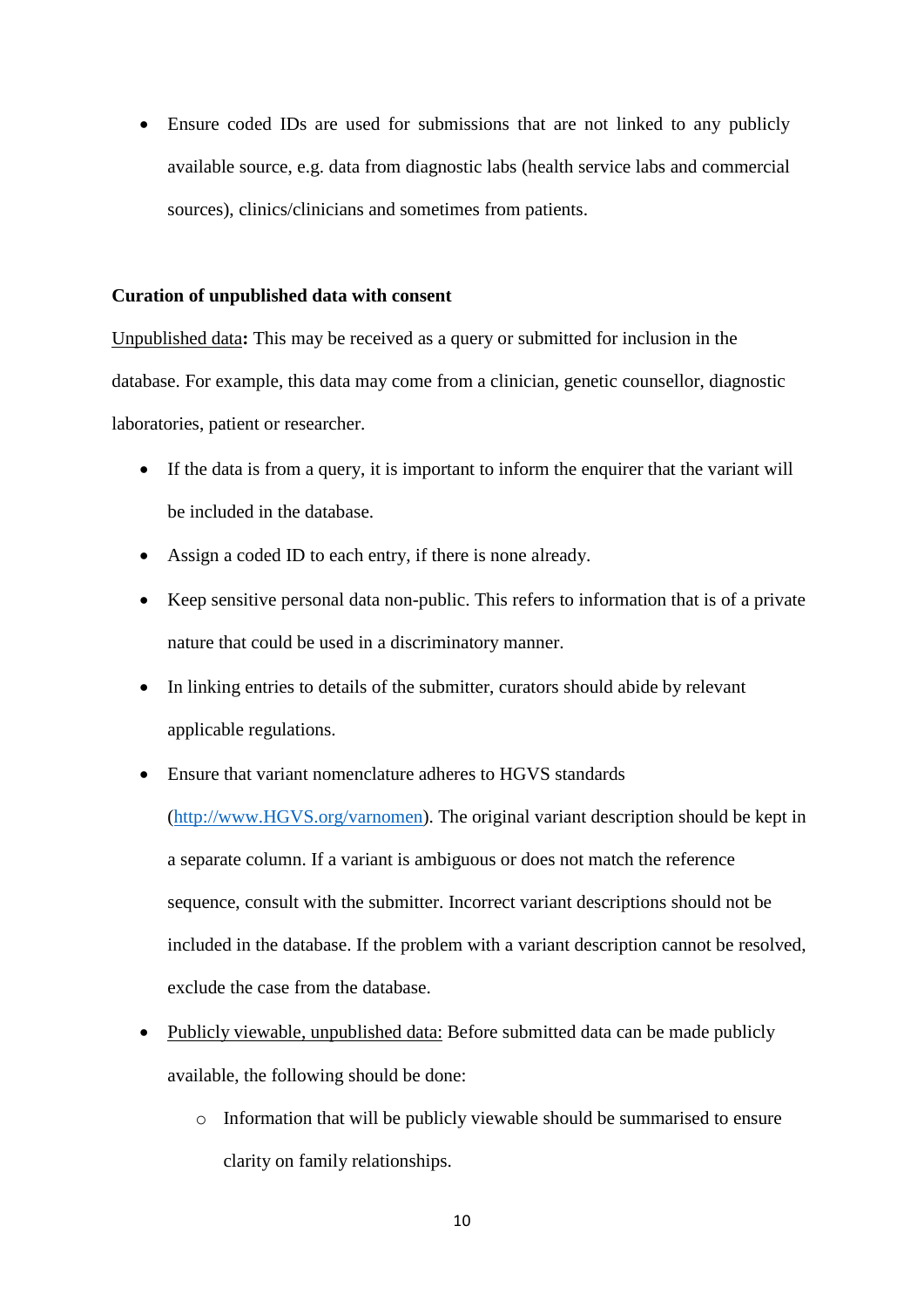- o Ensure that personal details in the submitted data are curated such that individuals cannot be identified.
- o Phenotype information is important for clinical diagnosis. Where phenotype information is available, and efforts have been made to protect the identity of the individual, details on the phenotype should be displayed.
- Non-public data
	- o This section of the database is reserved for sensitive information that curators will need to refer to.
	- o Requests to share non-public data should be forwarded to the data submitter (see the following section on 'Permitting the use of non-public data for scientific/clinical purposes').

### **Permitting the use of non-public data for scientific/clinical purposes**

Request from clinician or diagnostic lab: Curators may receive requests to share non-public information from bona fide clinicians/diagnostic labs who need the information as a guide for patient care/diagnostic report. An example may be a new variant with the associated clinical data, segregation information and pathogenicity, which a submitter has requested that these should not be made public until after their impending publication (see the following section on 'Request to keep submitted data non-public'). Such requests should be forwarded to the submitter.

Request from researcher should also be forwarded to the submitter.

**Request to keep submitted data non-public:** Some submitters request that data be kept non-public until they are published. It is important to make the submitter aware that: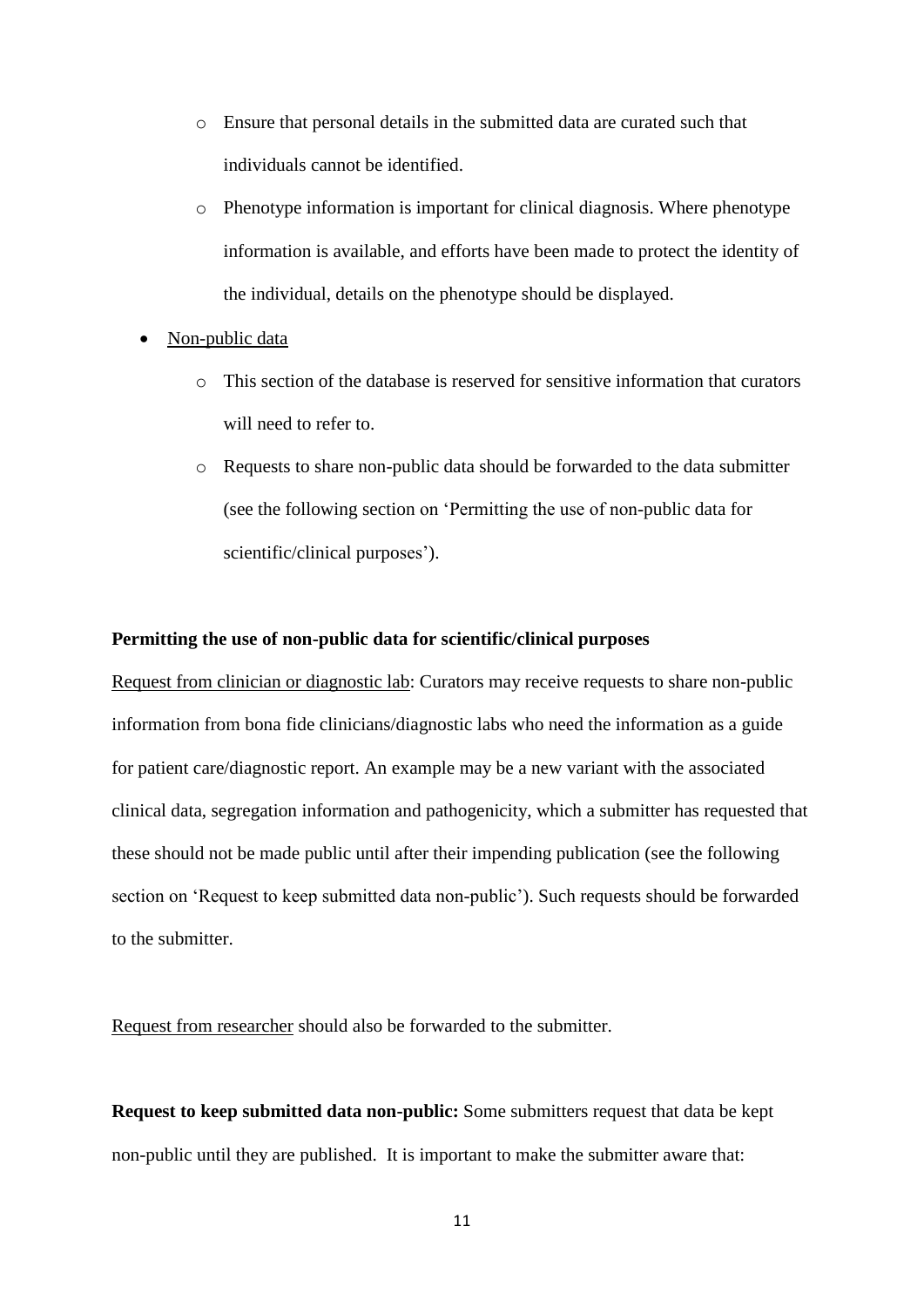- DNA diagnosis is improved by sharing data on genes, variants and phenotypes; and that publicly sharing data offers optimal care to patients and their families;
- Publishing the variant in the database does not result in the rejection of a subsequent manuscript that mentions the data;
- Searches in publicly available variant databases may return a message indicating a non-public record with a variant at that position is in the database, with the suggestion to contact the curator to receive more details.
- The following options may be adopted for requests to keep submitted data out of public view:
	- o Enter data but make the entire entry 'non-public'. Note the point above which is on 'Searches in publicly available variant databases……'; or
	- o Enter data but make the variant public and associated information 'nonpublic'. This option should be discussed with the submitter.
- Any request for information about the variant should be forwarded to the submitter.

**Request for submitter's details:** Some LSDBs do not link submitter details to unpublished variant data, especially where most of these are rare variants. Any request for submitter details should be forwarded to the submitter allowing them to respond directly to the requester.

**Giving your opinion:** A curator will be considered an 'expert' and may be asked for an opinion on the consequences of an identified variant, or other aspects of the disease.

 If you, as a curator, have a team (both clinical and scientific) that is qualified and knowledgeable about the disease, the opinion of the team on the potential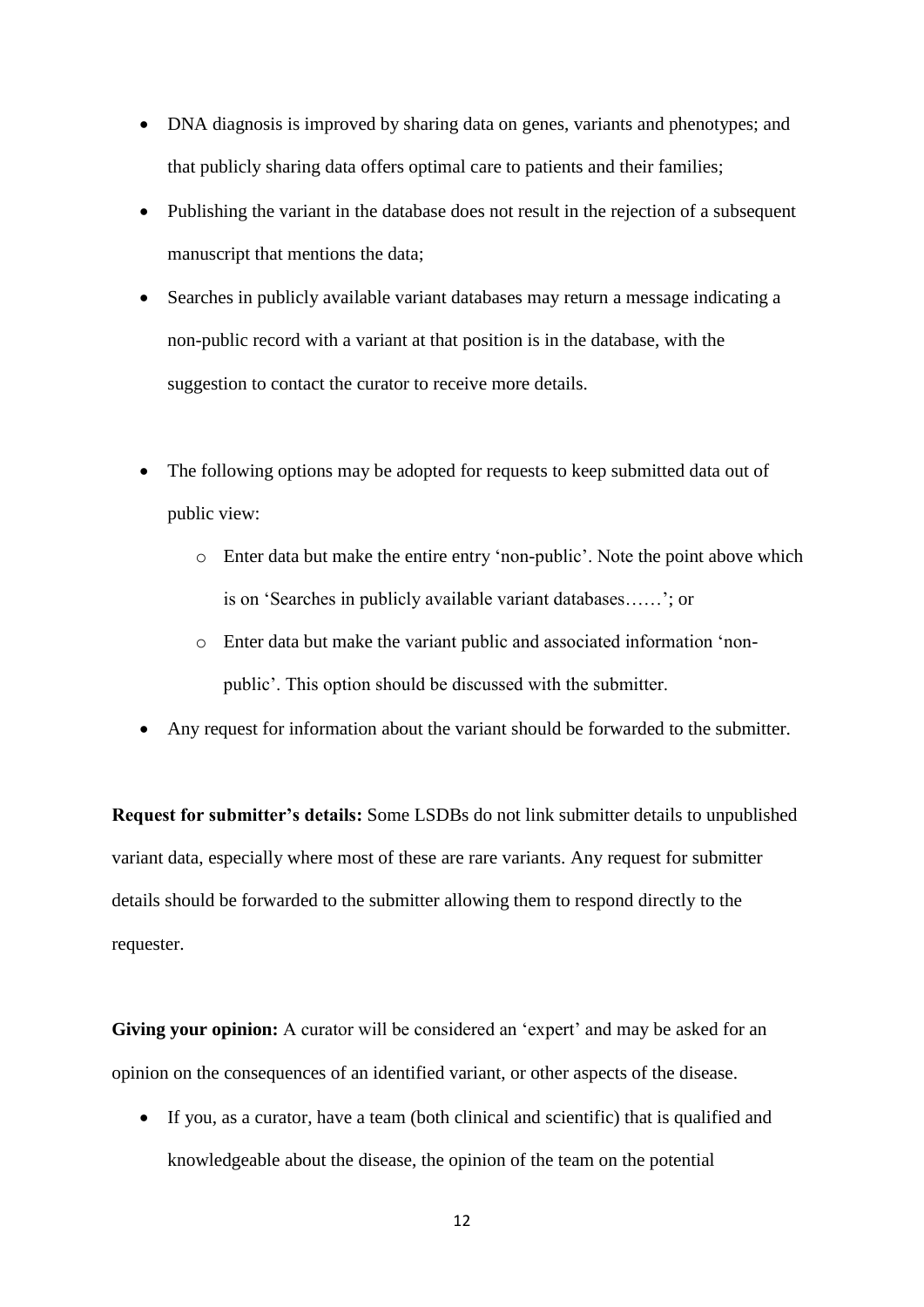consequence of a variant may be given, especially when the curator has assigned "concluded pathogenicity" to variants listed in their database.

 If a curator does not have a team and does not have in-depth knowledge about the disease, it is best to refrain from giving any opinion.

**Sharing variant information with genome browsers:** This increases visibility for LSDBs or GVDBs and should be encouraged.

**Managing personal data breach:** Curators may handle sensitive personal data. Where this happens or is suspected, steps should be taken to ensure personal data breaches are dealt with immediately incidents are identified.

- Prior to data curation, curators should identify who to notify in the event of a personal data breach and obtain further procedures on reporting.
- On discovering an incident involving personal data breach, a report of the incident should be filed with the appropriate contact.
- Establishments and/or infrastructure providers will have procedures that should be followed in the event of an incident involving personal data breach.

**Data erasure:** Complete erasure of publicly available data, presented in web-based databases, is impossible as the data may be distributed to cyberspace. However, where database curators have knowingly shared data, e.g. with genome browsers, and submitters have requested data erasure, those recipients should be informed of the request for erasure. The request for data erasure may be due to the withdrawal of consent. Further details on the specific grounds for request of data erasure can be found in the EU General Data Protection Regulation 2016/679 (2016).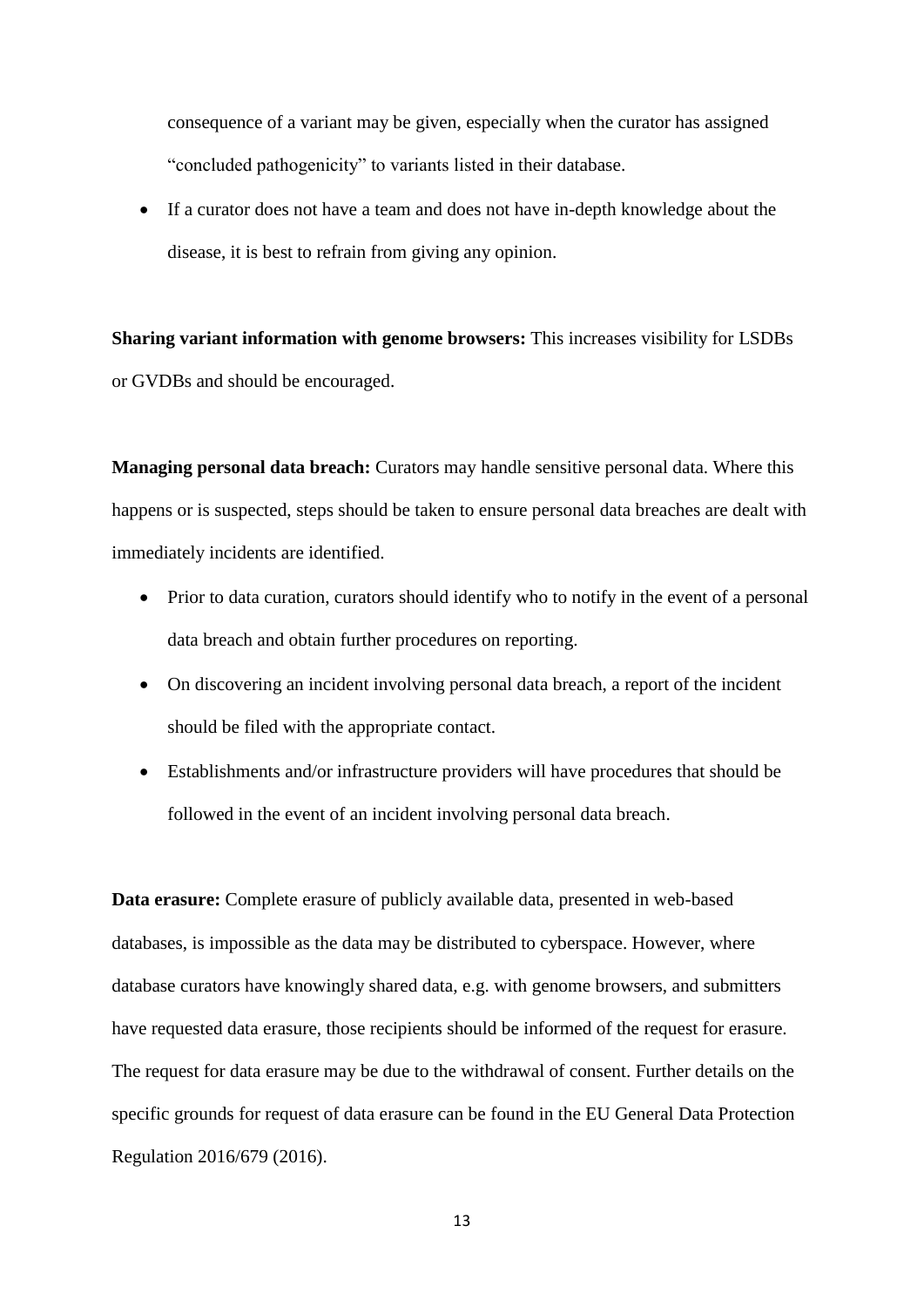When a request for erasure is received from a data submitter it is important that:

- The curator is provided with details that permit the identification of the data to be erased, e.g. the coded ID and a specific factor such as the genetic variant, to ensure the correct data is erased.
- The data is identified and deleted from the database.
- Where the data in question has been shared, e.g. with genome browsers, the recipient is contacted and informed of the request for erasure. However, it may not be possible for the curator to ensure that all the instances in third party systems are erased.

A brief description of the detailed Checklist is presented in Box 1.

In conclusion, database curators should maintain an ethical approach to their work and encourage their collaborators (i.e. data submitters) to adhere to the same standards. Ethical concerns in data sharing will not go away and database curators should acquaint themselves with requirements that enable ethical data presentation and sharing. A version of this Checklist is also available on the HVP website at

[http://www.humanvariomeproject.org/images/documents/HVP\\_-](http://www.humanvariomeproject.org/images/documents/HVP_-_Ethical_Data_Management-_Checklist_for_Gene_Disease_Specific_Database_Curators__-_FINAL.pdf)

[\\_Ethical\\_Data\\_Management-\\_Checklist\\_for\\_Gene\\_Disease\\_Specific\\_Database\\_Curators\\_\\_-](http://www.humanvariomeproject.org/images/documents/HVP_-_Ethical_Data_Management-_Checklist_for_Gene_Disease_Specific_Database_Curators__-_FINAL.pdf) [\\_FINAL.pdf.](http://www.humanvariomeproject.org/images/documents/HVP_-_Ethical_Data_Management-_Checklist_for_Gene_Disease_Specific_Database_Curators__-_FINAL.pdf)

#### **Acknowledgments**

We thank Professor Michael Parker for his participation in the working group, his suggestions and contributions; Helen Robinson and Amy McAllister of the HVP International Coordinating Offices (ICO), and Timothy Smith (formerly of the HVP ICO) for organising various stages of consultations, collating feedbacks and edits to the document.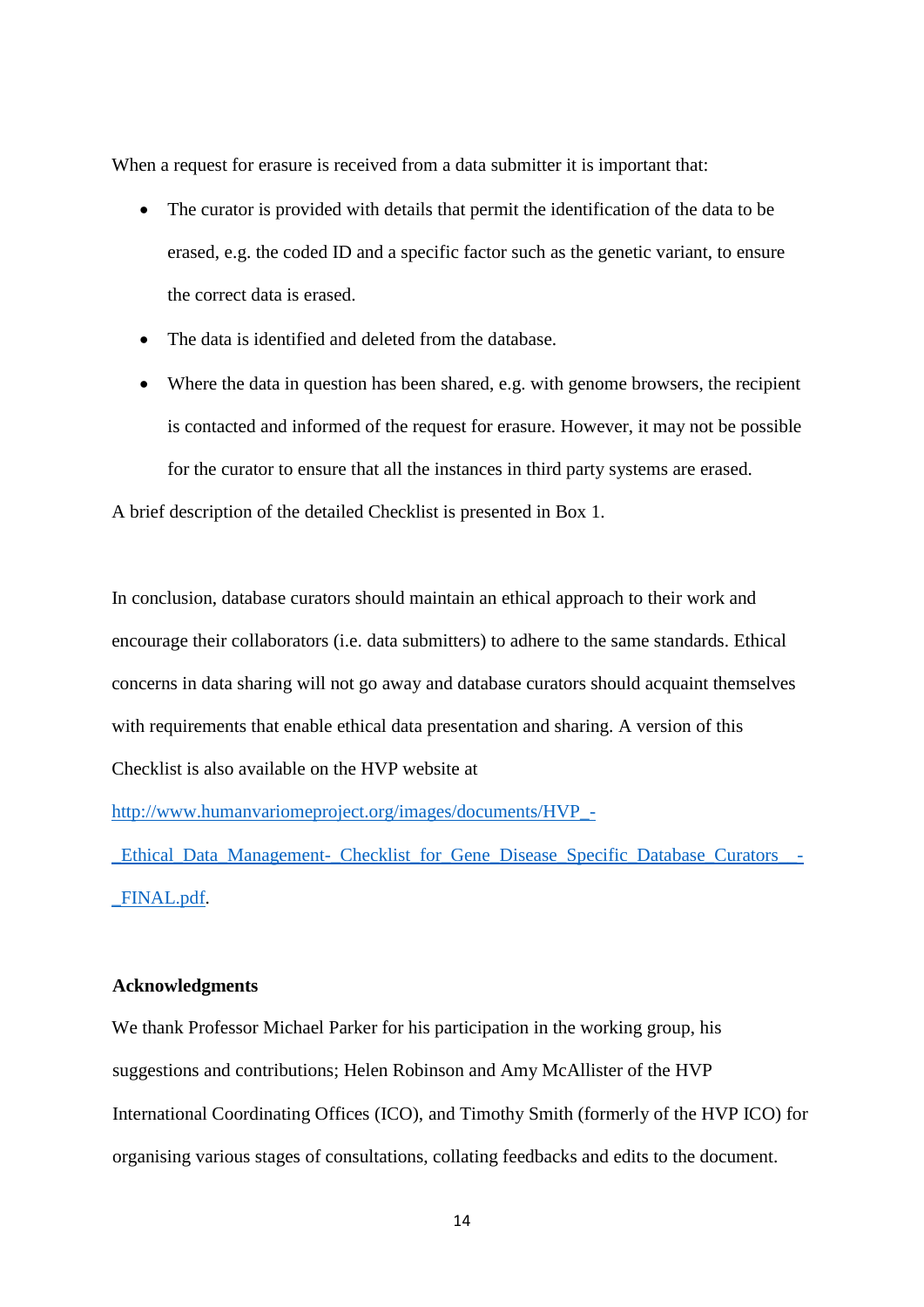Thanks also to all who made helpful suggestions for improvements to the Checklist: members of the HVP Gene/Disease Specific Database Advisory Council, the HVP International Confederation of Countries Advisory Council, the HVP International Scientific Advisory Council, the pan-European Research Infrastructure Consortium (ERIC) for Biobanking and BioMolecular resources Research Infrastructure (BBMRI-ERIC), and Professor Bartha Knoppers, Director of the Centre of Genomics and Policy, McGill University.

# **Funding sources**

RE is supported by The Tuberous Sclerosis Alliance (TS Alliance) and the Tuberous Sclerosis Association (TSA) for her LSDB work; MV is supported by the Swedish Research Council (Vetenskapsrådet) and the Swedish Cancer Society.

### **Conflict of interest**

The authors have no conflict of interest to declare.

### **Data Availability Statement**

Data sharing is not applicable to this article as no new data were created or analysed in this study.

### **References**

Al Aqeel, A.I. (2007). Islamic ethical framework for research into and prevention of genetic diseases. *Nat Genet*. 39:1293-8.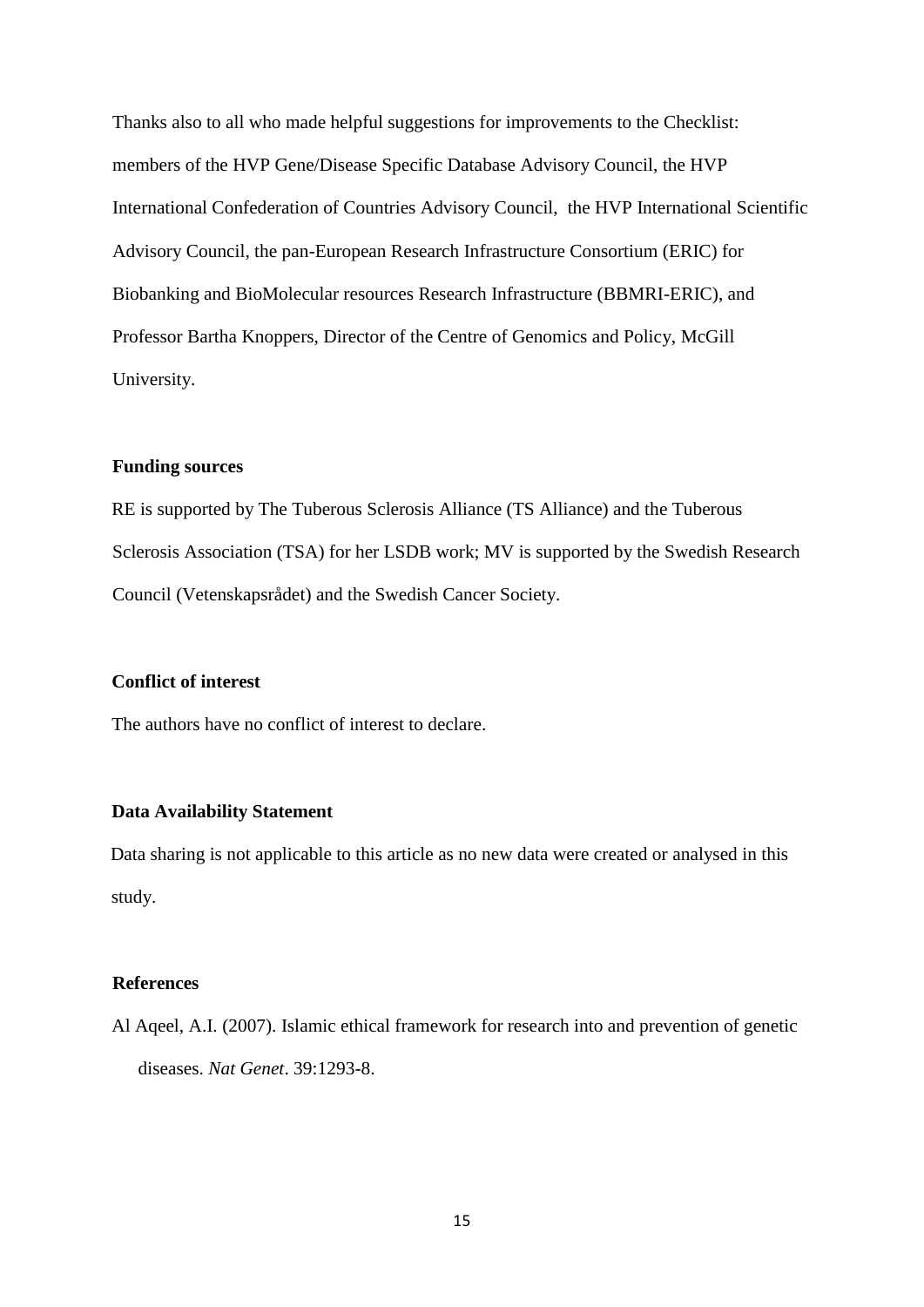- Celli, J., Dalgleish, R., Vihinen, M., Taschner, P.E., den Dunnen, J.T. (2012). Curating gene variant databases (LSDBs): toward a universal standard. *Hum Mutat. 33:291-7*. doi: 10.1002/humu.21626.
- Ekong, R., Nellist, M., Hoogeveen-Westerveld, M., Wentink, M., Panzer, J., Sparagana, S., Emmett, W., Dawson, N.L., Malinge, M.C., Nabbout, R., Carbonara, C., Barberis, M., Padovan, S., Futema, M., Plagnol, V., Humphries, S.E., Migone, N., Povey, S. (2016). Variants Within TSC2 Exons 25 and 31 Are Very Unlikely to Cause Clinically Diagnosable Tuberous Sclerosis. *Hum Mutat. 37:364-70*. doi: 10.1002/humu.22951.
- EU General Data Protection Regulation 2016/679 (GDPR). (2016). *[http://ec.europa.eu/justice/data-protection/reform/files/regulation\\_oj\\_en.pdf.](http://ec.europa.eu/justice/data-protection/reform/files/regulation_oj_en.pdf)*

Giardine, B., Borg, J., Higgs, D.R., Peterson, K.R., Philipsen, S., Maglott, D., Singleton, B.K., Anstee, D.J., Basak, A.N., Clark, B., Costa, F.C., Faustino, P., Fedosyuk, H., Felice, A.E., Francina, A., Galanello, R., Gallivan, M.V., Georgitsi, M., Gibbons, R.J., Giordano, P.C., Harteveld, C.L., Hoyer, J.D., Jarvis, M., Joly, P., Kanavakis, E., Kollia, P., Menzel, S., Miller, W., Moradkhani, K., Old, J., Papachatzopoulou, A., Papadakis, M.N., Papadopoulos, P., Pavlovic, S., Perseu, L., Radmilovic, M., Riemer, C., Satta, S., Schrijver, I., Stojiljkovic, M., Thein, S.L., Traeger-Synodinos, J., Tully, R., Wada, T., Waye, J.S., Wiemann, C., Zukic, B., Chui, D.H., Wajcman, H., Hardison, R.C., Patrinos, G.P. (2011). Systematic documentation and analysis of human genetic variation in hemoglobinopathies using the microattribution approach. *Nat Genet. 43(4):295-301*. doi: 10.1038/ng.785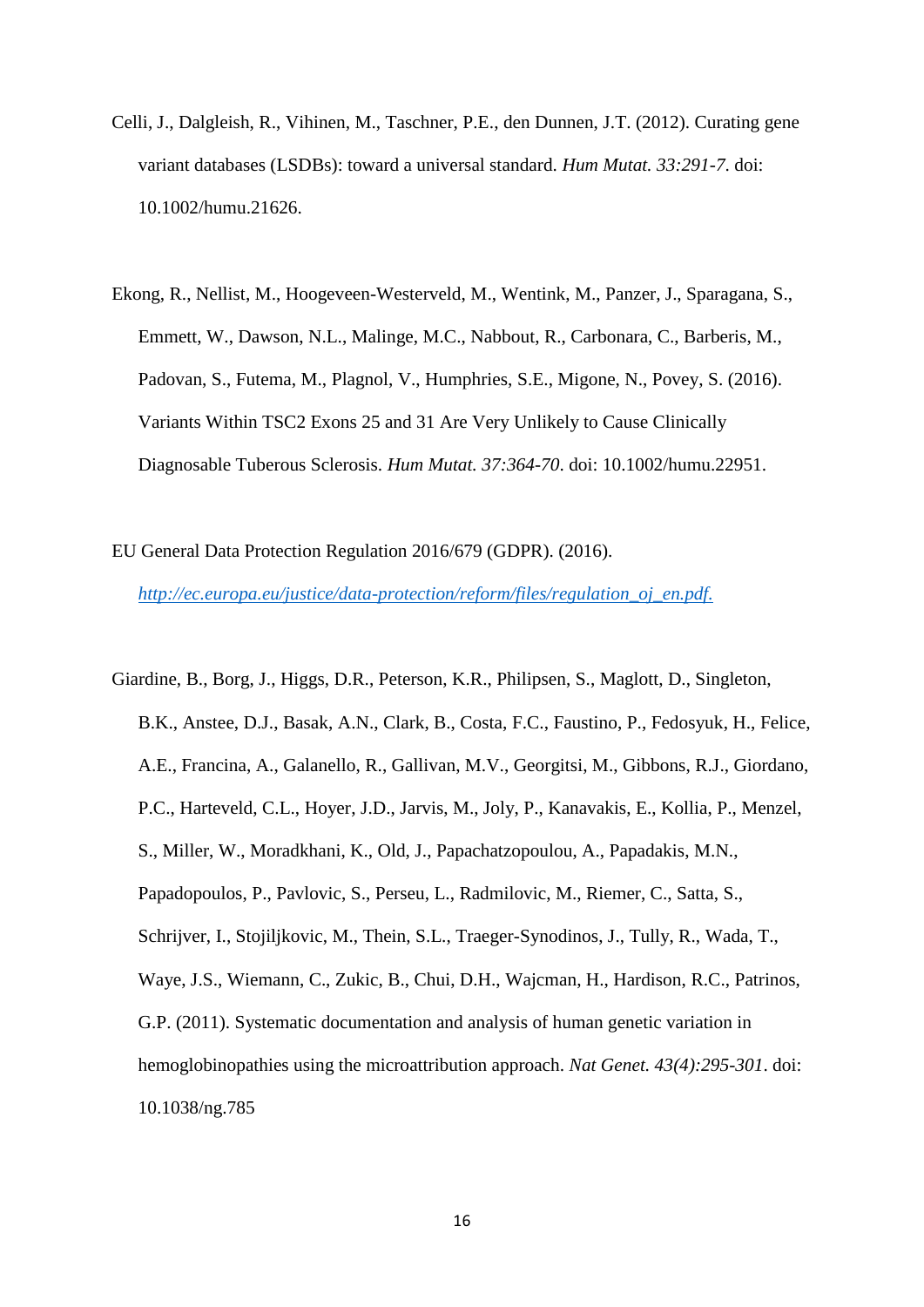- Global Alliance for Genomics and Health. (2016). GA4GH Data Sharing Lexicon. *[https://www.ga4gh.org/docs/ga4ghtoolkit/regulatoryandethics/GA4GH\\_Data\\_Sharing\\_L](https://www.ga4gh.org/docs/ga4ghtoolkit/regulatoryandethics/GA4GH_Data_Sharing_Lexicon_Mar15.pdf) [exicon\\_Mar15.pdf.](https://www.ga4gh.org/docs/ga4ghtoolkit/regulatoryandethics/GA4GH_Data_Sharing_Lexicon_Mar15.pdf)*
- International Committee of Medical Journal Editors. (2017). Recommendations for the Conduct, Reporting, Editing, and Publication of Scholarly Work in Medical Journals. *[http://www.icmje.org/icmje-recommendations.pdf.](http://www.icmje.org/icmje-recommendations.pdf)*
- Knoppers, B.M. (2014). Framework for responsible sharing of genomic and health-related data. *Hugo J. 8(1):3*. doi: 10.1186/s11568-014-0003-1.
- Ludvigsson, J.F., Håberg, S.E., Knudsen, G.P., Lafolie, P., Zoega, H., Sarkkola, C., von Kraemer, S., Weiderpass, E., Nørgaard, M. (2015). Ethical aspects of registry-based research in the Nordic countries. *Clin Epidemiol*. 7:491-508
- Mascalzoni, D., Dove, E.S., Rubinstein, Y., Dawkins, H.J., Kole, A., McCormack, P., Woods, S., Riess, O., Schaefer, F., Lochmüller, H., Knoppers, B.M., Hansson, M. (2015). International Charter of principles for sharing bio-specimens and data. *Eur J Hum Genet. 23(6):721-8*. doi: 10.1038/ejhg.2014.
- Patrinos, G.P., Cooper, D.N., van Mulligen, E., Gkantouna, V., Tzimas, G., Tatum, Z., Schultes, E., Roos, M., Mons, B. (2012). Microattribution and nanopublication as means to incentivize the placement of human genome variation data into the public domain. *Hum Mutat. 33(11):1503-12.* doi: 10.1002/humu.22144.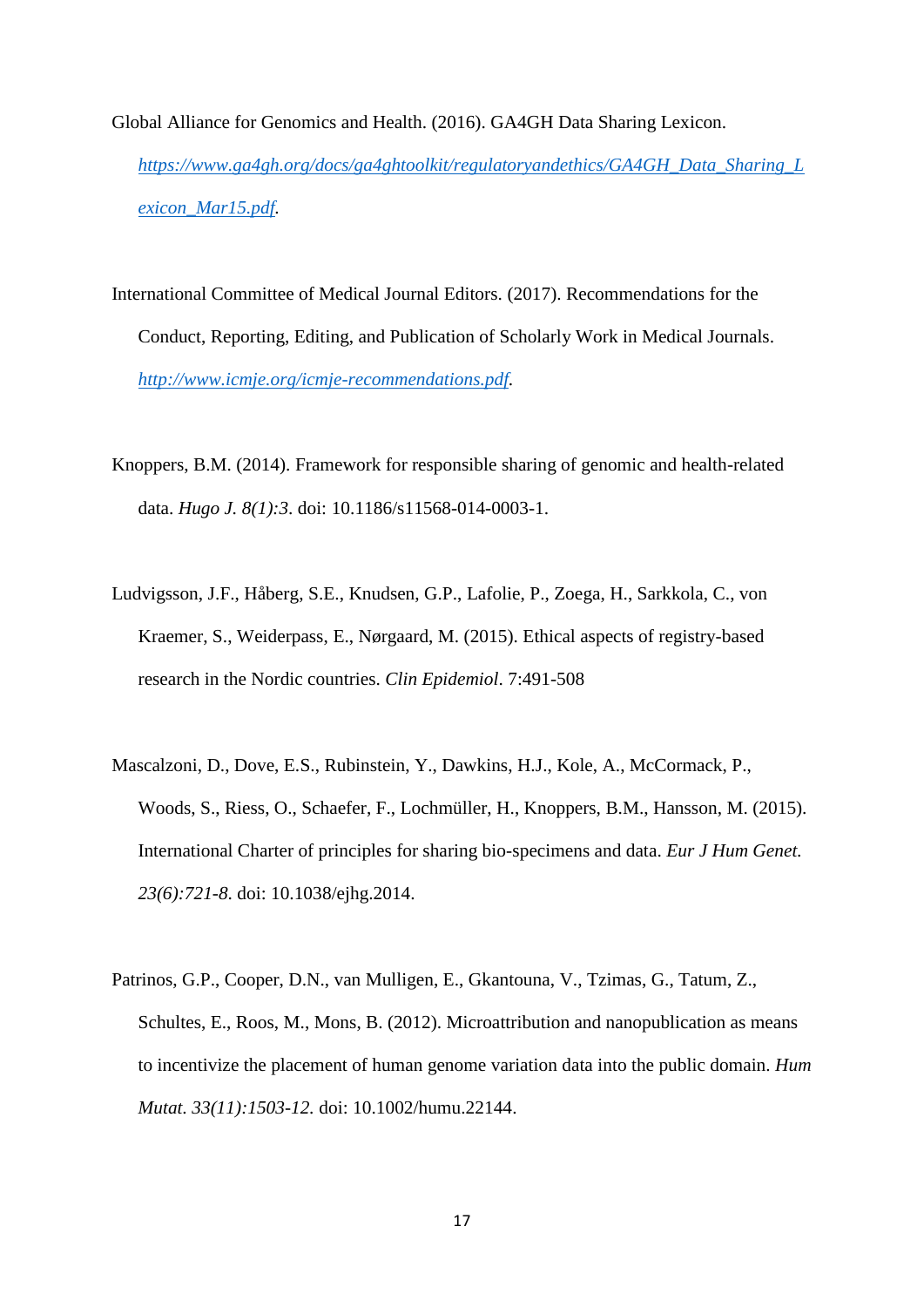- Povey, S., Al Aqeel, A.I., Cambon-Thomsen, A., Dalgleish, R., den Dunnen, J.T., Firth, H.V., Greenblatt, M.S., Barash, C.I., Parker, M., Patrinos, G.P., Savige, J., Sobrido, M.J., Winship, I., Cotton, R.G., Ethics Committee of the Human Genome Organization (HUGO). (2010). Practical guidelines addressing ethical issues pertaining to the curation of human locus-specific variation databases (LSDBs). *Hum Mutat. 31(11):1179-84*. doi: 10.1002/humu.21339.
- Stoeklé, H.C., Turrini, M., Charlier, P., Deleuze, J.F., Hervé, C., Vogt, G. (2019). Genetic data, two-sided markets and dynamic consent: United States versus France. *Sci Eng Ethics*. Mar 12. doi: 10.1007/s11948-019-00085-4. [Epub ahead of print]
- Takashima, K., Maru, Y., Mori, S., Mano, H., Noda, T., Muto, K. (2018). Ethical concerns on sharing genomic data including patients' family members. *BMC Med Ethics. 19(1):61*. doi: 10.1186/s12910-018-0310-5.
- Vihinen, M., den Dunnen, J.T., Dalgleish, R., Cotton, R.G. (2012). Guidelines for establishing locus specific databases. *Hum Mutat. 33(2):298-305*. doi: 10.1002/humu.21646
- World Medical Association. (2016). WMA Declaration of Taipei on Ethical Considerations regarding Health Databases and Biobanks. *[https://www.wma.net/policies-post/wma](https://www.wma.net/policies-post/wma-declaration-of-taipei-on-ethical-considerations-regarding-health-databases-and-biobanks/)[declaration-of-taipei-on-ethical-considerations-regarding-health-databases-and](https://www.wma.net/policies-post/wma-declaration-of-taipei-on-ethical-considerations-regarding-health-databases-and-biobanks/)[biobanks/](https://www.wma.net/policies-post/wma-declaration-of-taipei-on-ethical-considerations-regarding-health-databases-and-biobanks/)*.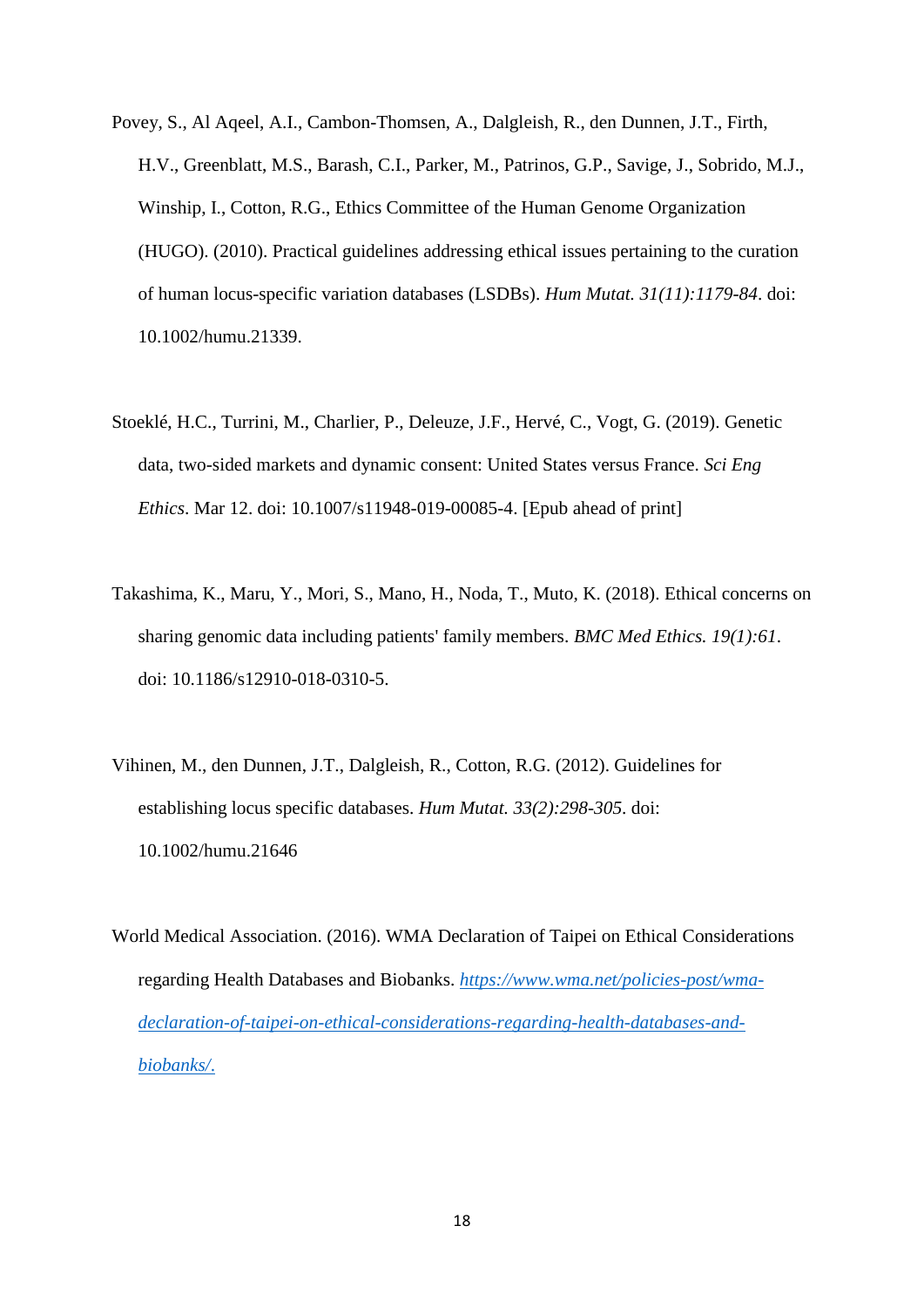# **BOX 1: The Checklist for LSDB/GVDB curators, in brief.**

- 1. Define the purpose of the database.
- 2. Define the database policy.
- 3. Offer attribution to submitters.
- 4. Establish an ethics oversight committee.
- 5. Collect data that has valid consent and coded ID.
- 6. Curate unpublished data to protect patient privacy.
- 7. Requests for non-public data should be forwarded to the data submitter.
- 8. Requests to keep submitted data non-public should be honoured.
- 9. Requests for submitter's details should be forwarded to the submitter.
- 10. You could consider giving your opinion if you have a team qualified and knowledgeable about the disease.
- 11. Information on variants can be shared with genome browsers.
- 12. Personal data breaches should be dealt with immediately.
- 13. Data erasure requests should be honoured.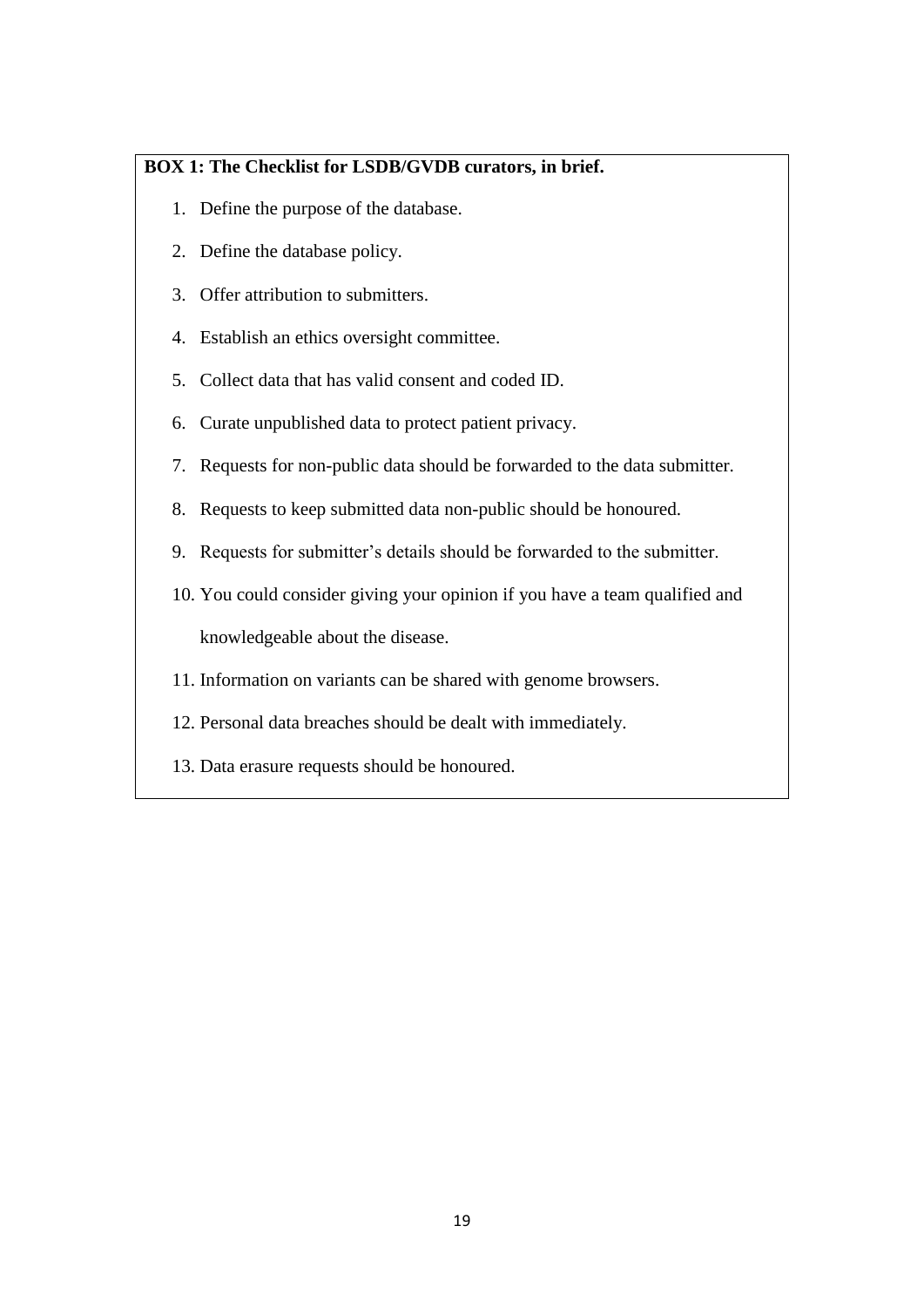# **Appendix 1 – InSiGHT -** *Ethical and Privacy Principles in relation to Responsible Sharing of Genomic and Health*‐*Related Data (2018)*

An example from InSiGHT – how a framework approach can be helpful. A flexible approach assists database curators and their collaborators to address changing local and international changes in regulations, as well as changing community expectations. While policies in this area benefit from regular discussion and review for continuous improvement, this should not be an onerous task; a framework approach helps to keep the focus on improving outcomes. [https://www.insight-group.org/content/uploads/2018/06/EthicsFramework.pdf.](https://www.insight-group.org/content/uploads/2018/06/EthicsFramework.pdf)